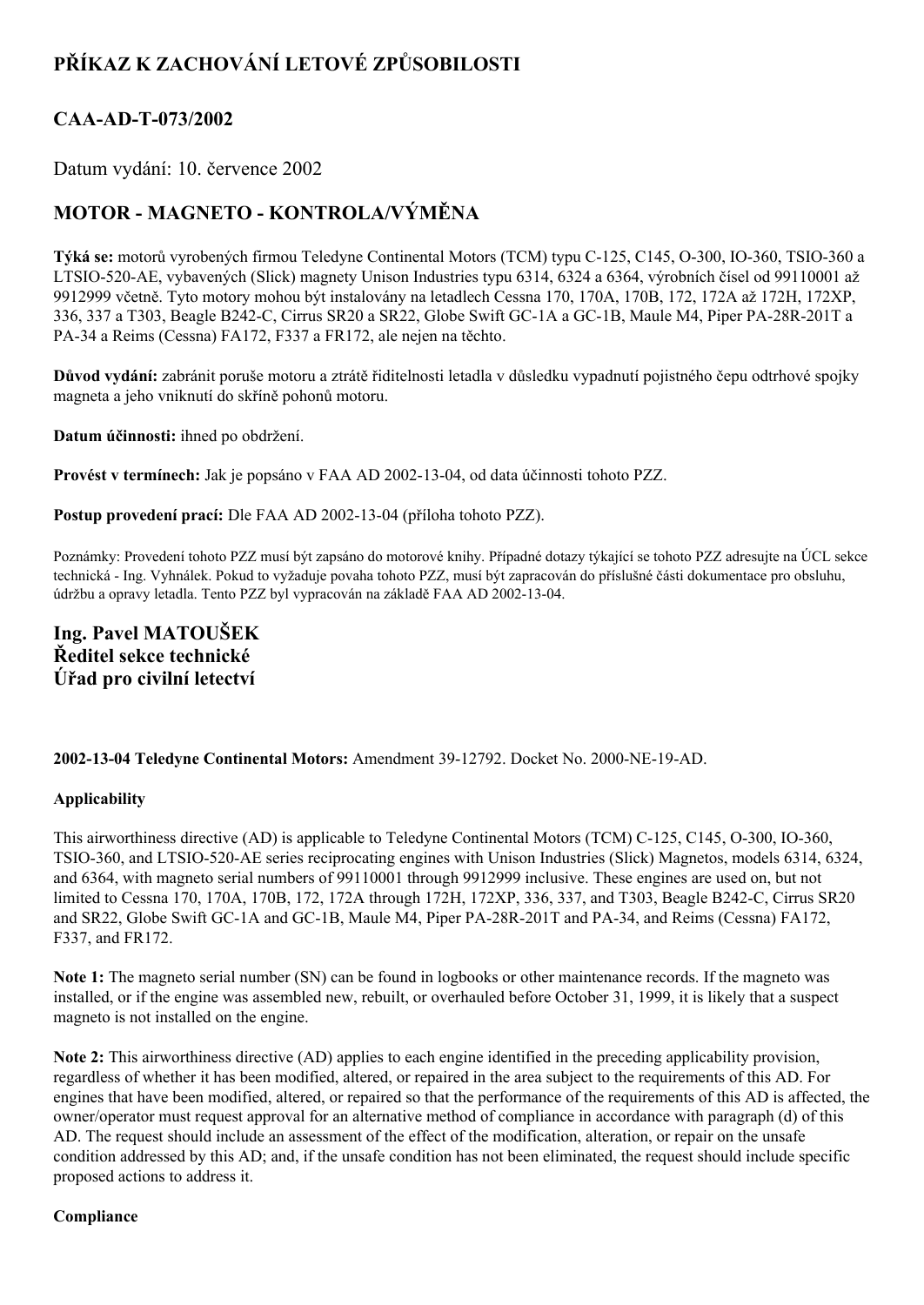Compliance with this AD is required within 10 flight hours after the effective date of this AD, unless already done.

To prevent engine failure and loss of control of the airplane due to migration of the magneto impulse coupling stop pin out of the magneto frame and into the gear train of the engine, do the following:

#### **Replacement of Magneto**

(a) Replace any magneto that has a SN of 99110001 through 99129999, inclusive, with a magneto that does not have a serial number in that range.

#### **Inspections**

(b) Inspect each removed magneto to verify that the impulse coupling stop pin is present. If the pin is missing, do the following:

 $(1)$  For C-125, C145, O-300, IO-360, and TSIO-360 series engines, do the following:

(i) Remove magnetos, alternator or generator, and starter adapter from the accessory case.

(ii) Remove the accessory case from the crankcase and oil sump.

(iii) Visually inspect the entire engine gear train for damaged or broken gears and gear teeth.

(iv) Inspect visible portions of the engine crankcase and accessory case for damage due to the stop pin becoming lodged between the engine gear train and the crankcase or accessory case.

(v) If the accessory case is damaged, repair or replace the accessory case.

(vi) If the engine crankcase is damaged, disassemble the engine, and repair or replace the crankcase.

(vii) Inspect the oil pump drive gear teeth and inner cam gear teeth for damage. Replace any engine drive train component that has been damaged.

(viii) Replace any damaged gear, and magnaflux the mating gears using the applicable engine overhaul manual.

 $(2)$  For LTSIO-520-AE series engines, do the following:

(i) Remove the starter adapter, fuel pump, vacuum pumps, accessory drive pads, and both magnetos.

(ii) Visually inspect the entire engine gear train for damaged or broken gears and gear teeth.

(iii) If any damage has occurred, remove the engine from the airplane, disassemble the engine, and inspect it for damage. If any damage is found, repair as necessary.

(iv) Replace any damaged gear, and magnaflux the mating gears using the applicable engine overhaul manual.

(v) Inspect the interior portions of the engine crankcase for damage due to the stop pin becoming lodged between the gear train and the crankcase. If the crankcase is damaged, repair or replace the crankcase.

(c) After the effective date of this AD, do not install any Unison Industries magnetos, model 6314, 6324, or 6364 that have a SN of 99110001 through 99129999 inclusive, on any engine.

**Note 3:** A cross-reference for part numbers (P/N's) for Unison magneto model 6314 (TCM P/N 653271), model 6324 (TCM P/N 653292), and model 6364 (TCM P/N 649696) can be found in TCM Mandatory Service Bulletin 006A, dated June 8, 2000.

#### **Alternative Methods of Compliance**

(d) An alternative method of compliance or adjustment of the compliance time that provides an acceptable level of safety may be used if approved by the Manager, Chicago Aircraft Certification Office (CHIACO). Operators must submit their